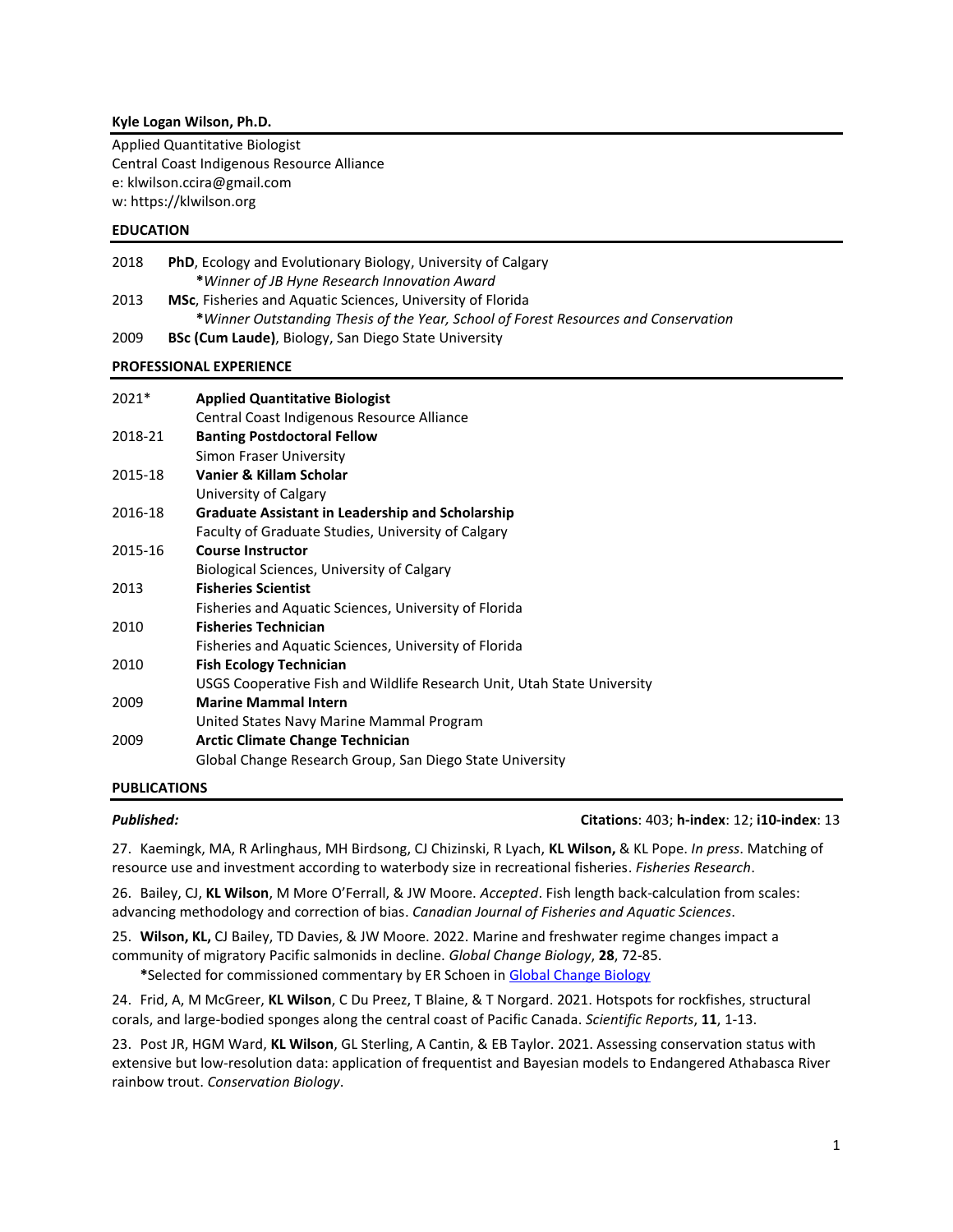22. Wilson, SM, T Buehrens, J Fisher, **KL Wilson**, & JW Moore. 2021. Phenological mismatch, carryover effects, and marine survival in a wild steelhead trout *Oncorhynchus mykiss* population. *Progress in Oceanography*, **193**, 102533.

21. Steel, JR, WI Atlas, NC Ban, **KL Wilson**, J Wilson, WG Housty, & JW Moore. 2021. Mixed-stock fishing methods and low salmon returns intensify barriers and costs to access for Indigenous Fishers. *FACETS*, **6**, 592-613.

20. Price, MHH, JW Moore, BM Connors, **KL Wilson**, & JD Reynolds. 2021. Portfolio simplification arising from a century of change in salmon population diversity and artificial production. *Journal of Applied Ecology*, **58**, 1477- 1486.

19. **Wilson, KL,** A Foos, O Barker, A Farineau, J De Gisi, & JR Post. 2020. Social–ecological feedbacks drive spatial exploitation in a northern freshwater fishery: a halo of depletion. *Journal of Applied Ecology*, **57,** 206-218. **\*Selected as Editor's Choice** with commentary from R Arlinghaus in [J. Applied Ecology](https://appliedecologistsblog.com/2020/02/04/editors-choice-5702/)

18. **Wilson, KL,** J De Gisi, CL Cahill, OE Barker, & JR Post. 2019. Life-history variation along environmental and harvest clines of a northern freshwater fish: plasticity and adaptation. *Journal of Animal Ecology*, **88**, 717-733.

17. Hashiguti DT, BE Soares, **KL Wilson,** RDO Raiol, & LFA Montag. 2019. Comparing three methods to estimate the average size at first maturity: a case study on a Curimatid exhibiting polyphasic growth. *Ecology of Freshwater Fish*, **28**, 266–273.

16. Carruthers, TR, K Dabrowska, W Haider, E Parkinson, D Varkey, HGM Ward, MK McAllister, T Godin, B Van Poorten, P Askey, **KL Wilson,** L Hunt, A Clarke, E Newton, CJ Walters, & JR Post. 2019. Landscape scale social and ecological outcomes of dynamic angler and fish behaviours: processes, data, and patterns. *Canadian Journal of Fisheries and Aquatic Sciences*, **76**, 970–988*.*

15. Brownscombe, JW, K Hyder, W Potts, **KL Wilson,** KL Pope, AJ Danylchuck, SJ Cooke, A Clarke, R Arlinghaus, & JR Post. 2019*.* The future of recreational fisheries: advances in science, monitoring, management, and practice. *Fisheries Research*, **211**, 247-255.

14. Cahill, CL, S Mogensen, **KL Wilson**, A Cantin, A Paul, RN Sinnatamby, P Christensen, J Reilly, L Winkel, A Farineau, & JR Post. 2018. Multiple challenges confront a high-effort inland recreational fishery in decline. *Canadian Journal of Fisheries and Aquatic Sciences*, **75**, 1357–1368.

13. **Wilson, KL,** A Honsey, B Moe, and P Venturelli. 2018. Growing the biphasic framework: techniques and recommendations for fitting emerging growth models. *Methods in Ecology and Evolution*, **9**, 822–833.

12. Matthias, BG, RNM Ahrens, MS Allen, T Tuten, ZA Siders, & **KL Wilson**. 2018. Decoupling the effects of density and environmental variability on fish growth. *Fisheries Research*, **198**, 209–219.

11. Boucek, R, C Barrientos, M Bush, D Gandy, **KL Wilson**, & J Young. 2017*.* Trophic state indicators are a better predictor of Florida Bass condition compared to temperature in Florida's freshwater bodies. *Environmental Biology of Fishes,* **10**, 1181–1192.

10. de Kerckhove, DT, J Freedman, **KL Wilson**, MV Hoyer, C Chu, & CK Minns**.** 2017. Choosing spatial units for landscape-based management of the Fisheries Protection Program. *Canadian Science Advisory Secretariat*. 2017/040. v + 44.

9. Mee, JA, JR Post, HGM Ward, **KL Wilson,** E Newton, & A Cantin. 2016. Fishing quality and angling effort relationships in an experimentally stocked, spatially structured fishery. *Ecological Applications,* **26**, 1693–1707.

8. Ward, HGM, MS Allen, EV Camp, NW Cole, LM Hunt, B Matthias, JR Post, **KL Wilson,** & R Arlinghaus. 2016. Understanding and managing social–ecological feedbacks in spatially structured recreational fisheries: the overlooked behavioral dimension. *Fisheries,* **41**, 524–535.

7. **Wilson, KL,** A Cantin, HGM Ward, ER Newton, JA Mee, DA Varkey, EA Parkinson, & JR Post. 2016. Supply– demand equilibria and the size–number trade-off in spatially structured recreational fisheries. *Ecological Applications*, **26**, 1086–1097.

6. **Wilson, KL,** BG Matthias, AB Barbour, RNM Ahrens, T Tuten, & MS Allen. 2015*.* Combining samples from multiple gears helps to avoid fishy growth curves. *North American Journal of Fisheries Management,* **35**, 1121– 1131.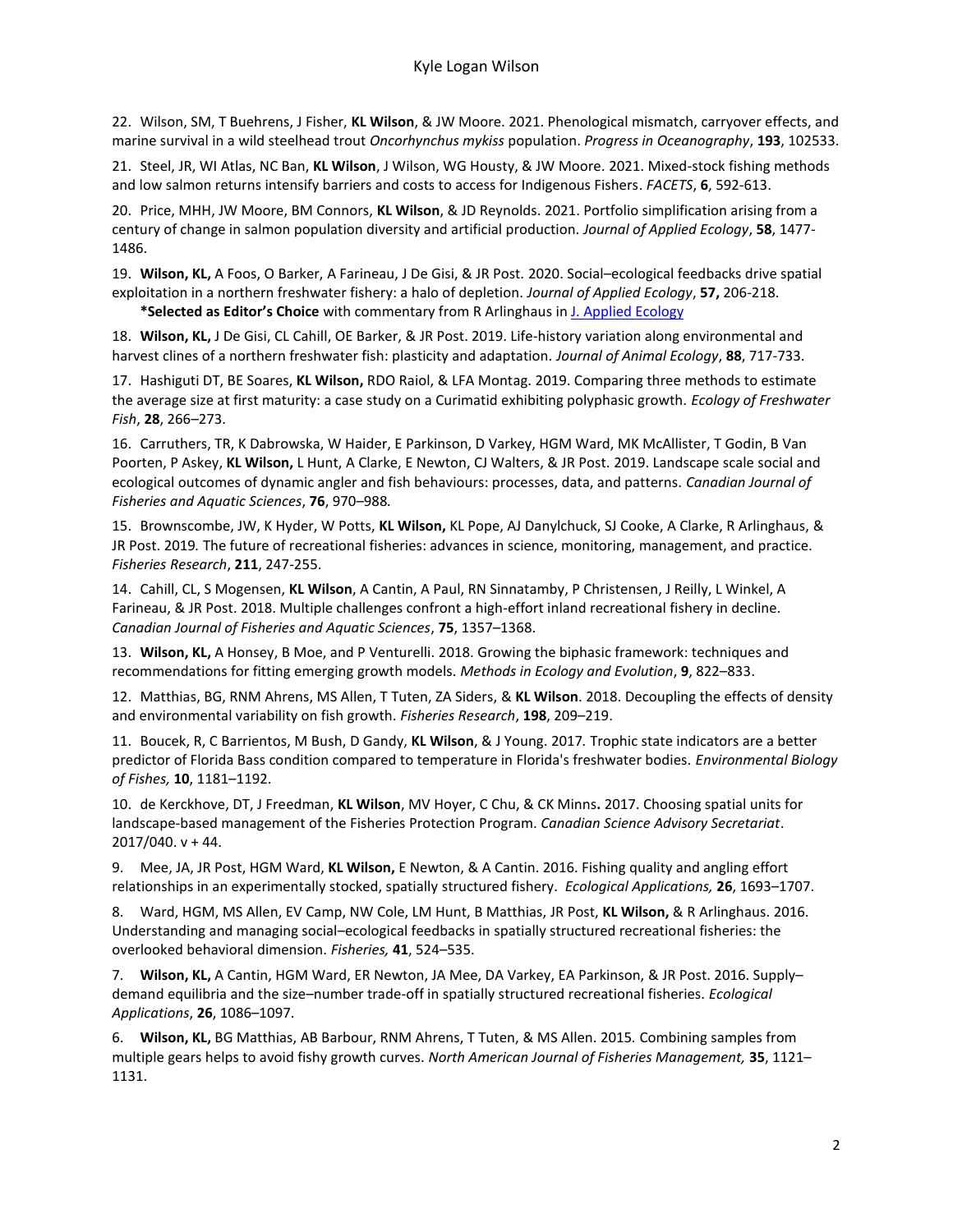5. **Wilson, KL,** MS Allen, RNM Ahrens, & MD Netherland. 2015*.* Nonlinear and density-dependent fish habitat selection across physiochemical gradients in an invasive macrophyte habitat. *Environmental Biology of Fishes,* **98**, 1525–1539.

4. Carlson, AK, KM Dunmall, RE Boucek, NW Cole, JA Kerns, RM Krogman, MC Lloyd, VM Nguyen, TR Wendt, SL White, & **KL Wilson**. 2015. How to navigate fisheries education and employment. *Fisheries*, **40**, 196–197.

3. **Wilson, KL,** & AB Barbour. 2014. The death of immortality. *Nature*, **512**, 226. – *Short Fiction*

2. **Wilson, KL,** MS Allen, RNM Ahrens, & MD Netherland. 2014*.* Use of underwater video to assess freshwater fish populations in dense submersed aquatic vegetation. *Marine and Freshwater Research*, **66**, 10-22.

1. Rogers, MW, AB Barbour, & **KL Wilson**. 2014*.* Trade-offs in experimental designs for estimating post-release mortality in containment studies. *Fisheries Research,* **151***,* 130–135.

#### *In review:*

4. Post, JR, **KL Wilson**, HGM Ward, & R Arlinghaus. *In review* Recruitment as an emergent property of ecological and evolutionary processes: implications for compensation and harvest management of fish.

3. Atlas, WI, **KL Wilson**, CK Whitney, J Moody, C Service, M Reid, & M Sloat. *In revision*. Quantifying regional patterns of collapse in British Columbia Central Coast chum salmon (*Oncorhynchus keta*) populations since 1960. *Canadian Journal of Fisheries and Aquatic Sciences*.

2. **Wilson, KL**, A Sawyer, A Potapova, CJ Bailey, D LoScerbo, EK Sweeney-Bergen, EE Hodgson, KJ Pitman, K Seitz, L Law, L Warkentin, SM Wilson, WI Atlas, DC Braun, M Sloat, MT Tinker, & JW Moore. *In revision*. Managing for ecological surprises in at-risk metapopulations. *Ecological Applications*.

1. Mee, JA, A Farineau, **KL Wilson**, & JR Post. *In revision*. Modelling the effects of climate change on water temperature and fish distributions in the South Saskatchewan River Basin. *Canadian Journal of Fisheries and Aquatic Sciences*.

# *In preparation:*

4. Mogensen, S, RN Sinnatamby, A Cantin, **KL Wilson**, CL Cahill, & JR Post. *In prep*. Managing whirling disease outbreaks in rainbow trout populations.

3. **Wilson, KL,** & JR Post. *In prep*. Spatial structure and social-ecological feedbacks drive landscape patterns of fishery collapses.

2. **Wilson, KL,** JR Post, A Farineau, O Barker, & J De Gisi. *In prep*. Tradeoffs in social and ecological outcomes in lake trout management.

1. Sweeney-Bergen EK, EG Martins, **KL Wilson**, M Power, DA Patterson, MJ Bradford, TE Cone, & JW Moore. *In prep*. Direct and indirect drivers of shifting sockeye salmon (*Oncorhynchus nerka*) fecundity in British Columbia, Canada over seven decades.

# *Technical reports & other publications:*

19. **Wilson, KL**, WI Atlas, J Steel, J Wilson, CK Whitney, M McGreer, WG Housty, & M Reid. 2022. Central Coast Catch Monitoring and Creel Program. Prepared for: Central Coast Indigenous Resource Alliance; Fisheries and Oceans Canada. 82 pp.

18. **Wilson, KL.** 2021. Memo: Considering Cumulative Effects under the Fisheries Act for the Lac Ste. Anne Métis Community. Prepared for: the Lac Ste. Anne Métis Community; Fisheries and Oceans Canada.

17. Atlas, WI, **KL Wilson**, & CK Whitney. 2021. Documenting a recent collapse in coho salmon stocks on the North and Central Coast of British Columbia: implications for fisheries, conservation, and co-governance. Prepared for: Fisheries and Oceans Canada.

16. **Wilson, KL**, CK Whitney, & WI Atlas. 2021. Understanding interannual variability in Central Coast recreational catch and effort. Prepared for: Fisheries and Oceans Canada. 10 pp.

15. Steel, J, WI Atlas, **KL Wilson**, J Wilson, WG Housty, & M Reid. 2021. 2020 Heiltsuk salmon catch monitoring report. Prepared for: Heiltsuk Integrated Resource Management Department. 13pp.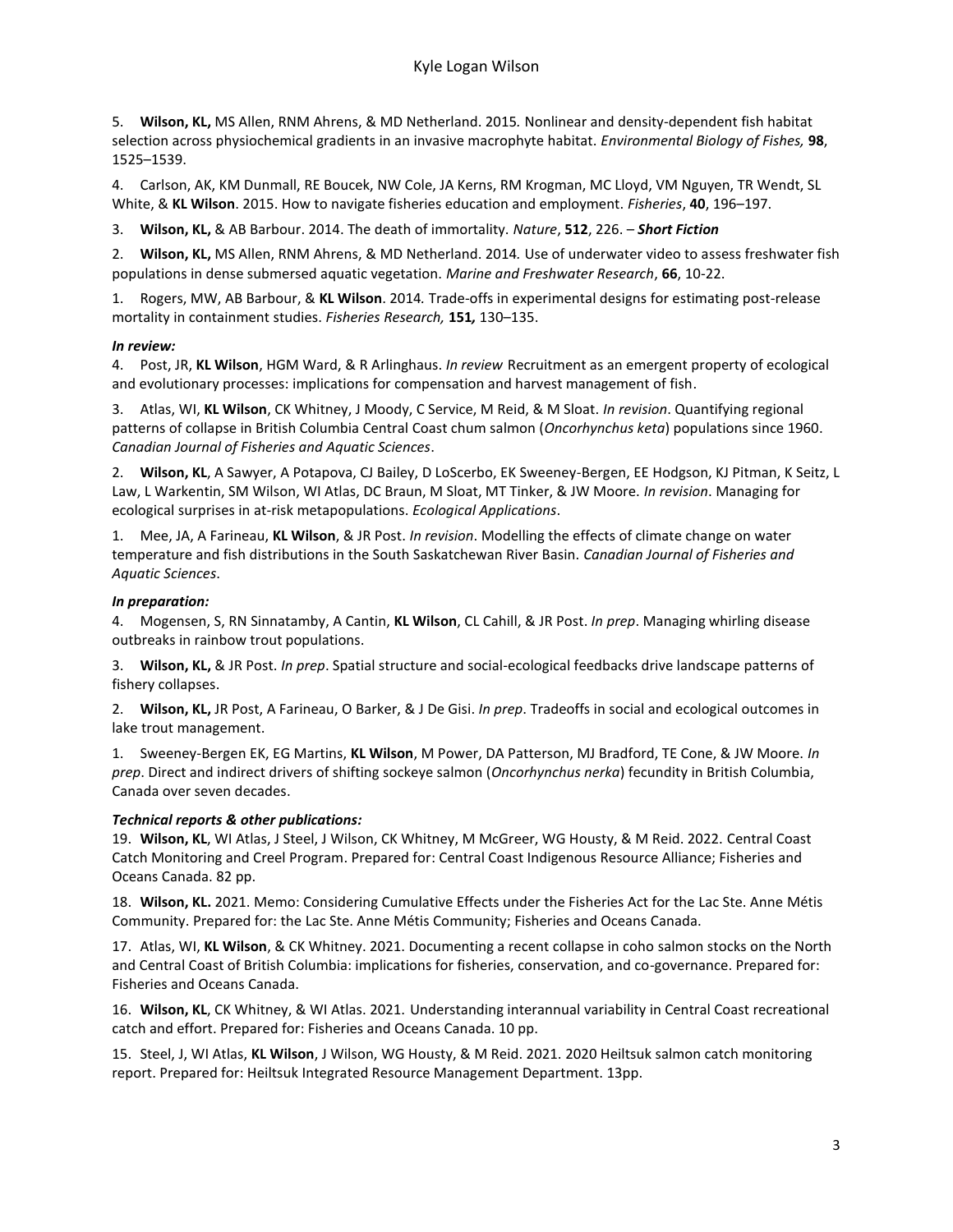14. Atlas, WI, J Steel, **KL Wilson**, J Wilson, WG Housty. 2020. Haíłzaqv salmon catch and effort patterns using community-based monitoring. Prepared for: Heiltsuk Integrated Resource Management Department. 22pp.

13. Thompson, M, S Alderman, **KL Wilson**, S Dalgarno, J Thorley, S Gavin, & A Dersch. 2020. Trans Mountain Expansion Project and oil spills: power analysis on Pacific salmon data. Prepared for: Adams Lake Indian Band. 89 pp.

12. **Wilson, KL,** J De Gisi, OE Barker, A Farineau, & JR Post. 2019. Lake trout management tool: Exploring tradeoffs in social and ecological outcomes for managing the BC and Yukon recreational lake trout fishery. Prepared for: British Columbia Ministry of Forests, Lands, and Natural Resource Operations and Rural Development: Fish and Wildlife Sector. 46 pp.

11. **Wilson, KL,** K Dunmall, & V Nguyen. 2015. How to… write and defend your thesis. American Fisheries Society – Education Section. 3 pp.

10. Dunmall, K, V Nguyen, & **KL Wilson**. 2015. How to… write effective scholarship applications. American Fisheries Society – Education Section. 3 pp.

9. White, S, **KL Wilson**, & R Boucek. 2015. How to… publish in graduate school. American Fisheries Society – Education Section. 3 pp.

8. Carlson, A, **KL Wilson,** & N Cole. 2015. How to… analyze your data. American Fisheries Society – Education Section. 3 pp.

7. **Wilson, KL,** & MS Allen. 2013. Exploring the potential for supplemental stocking of wild-reared largemouth bass at Lake Apopka. Prepared for: Florida Fish and Wildlife Conservation Commission. 14 pp.

6. **Wilson, KL,** EL Bradshaw, MS Allen, & MD Netherland. 2013. Evaluating fish habitat quality in dense hydrilla managed with different herbicide approaches. Prepared for: Florida Fish and Wildlife Conservation Commission. 15 pp.

5. **Wilson, KL,** MS Allen, & MD Netherland. 2012. Assessing fish communities in dense submersed aquatic vegetation with underwater video cameras. Proceedings of the 23<sup>rd</sup> Annual Florida Lake Management Society Conference. 83:84 [\(online\)](http://flms.net/images/stories/uploads/annual-conference/2012_conference/2012%20flms%20proceedings.pdf)

4. **Wilson, KL,** MS Allen, & MD Netherland. 2012. Use of underwater video cameras to assess fish communities in dense submersed aquatic vegetation. The Shellcracker: Florida Chapter of the American Fisheries Society. 19(3):7- 10. [\(online\)](http://www.sdafs.org/flafs/PDF/Oct2012Shellcracker.pdf)

3. Bradshaw, EL, **KL Wilson**, MS Allen, & MD Netherland. 2011. Evaluating fish habitat quality in dense hydrilla with different herbicide approaches. FFWCC Invasive Plant Management Newsletter. 3:3-4. [\(online\)](http://plants.ifas.ufl.edu/misc/pdfs/FWC_Invasive_Species_Research_Newsletter_2011.pdf)

2. Bell, T, D Drumm, D Hondelero, & **KL Wilson**. 2009. Comparative carbon flux in four subtropical ecosystems in Lopez Mateos, Baja California Sur. Global Change Research Group. Scientific Report. 30 pp.

1. **Wilson, KL** 2008. The effects of chemical signals on bystander crayfish. Senior Independent Research Report. San Diego State University. 16 pp.

# **PRESENTATIONS**

#### *Seminars & invited talks:*

- 2022 National Oceanic Atmospheric Administration, Northwest Fisheries Science Center Watershed Program
- 2021 British Columbia Wildlife Federation, Conservation Webinar Series [\(online\)](https://youtu.be/FGaIzKECGmU)
- 2020 Adams Lake Indian Band community meeting. Chase, BC
- 2019 Gulf Coast Research Laboratory, University of Southern Mississippi. Ocean Springs, MS
- 2019 Parks Canada, Banff National Park. Banff, AB
- 2018 Simon Fraser University. Burnaby, BC [\(online\)](https://www.sfu.ca/biology/research/seminars-defenses/les-ecologistes.html)
- 2018 University of Calgary. Calgary, AB
- 2018 71<sup>st</sup> Canadian Conference for Fisheries Research. Edmonton, AB
- 2017 University of Washington. Seattle, WA [\(online\)](https://depts.washington.edu/safsquan/abstracts/Wilson_W17.html)
- 2017 University of Calgary. Calgary, AB
- 2016 British Columbia Fisheries Management Meeting. Kelowna, BC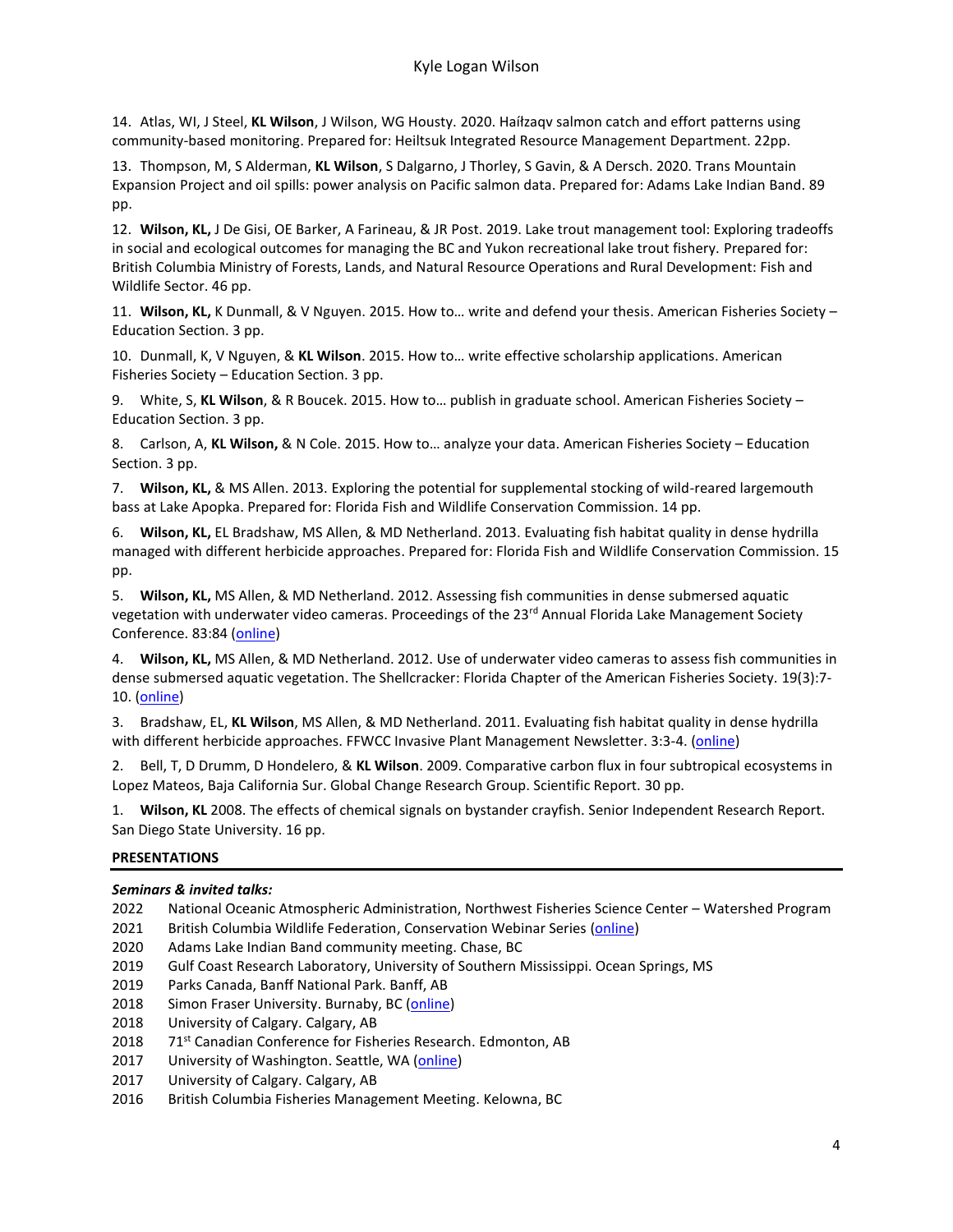- 2015 Izaak Walton Killam Trustees Banquet. Calgary, AB
- 2014 University of Calgary, Medicine & Gerontology. Calgary, AB [\(online\)](http://www.ucalgary.ca/isar/whats-new)
- 2014 1<sup>st</sup> International Joint Aquatic Sciences Meeting. Portland, OR
- 2013 University of Florida, Environmental Law. Gainesville, FL

#### *Contributed talks:*

- 2019 149<sup>th</sup> American Fisheries Society. Reno, NV
- 2018 Prairie University Biological Symposium. Calgary, AB
- 2017 8<sup>th</sup> World Recreational Fisheries Conference. Victoria, BC
- 2017 70<sup>th</sup> Canadian Conference for Fisheries Research. Montreal, QC
- 2016 7<sup>th</sup> World Fisheries Congress. Busan, South Korea
- 2016 69th Canadian Conference for Fisheries Research. St. John's, NL
- 2014 144<sup>th</sup> Meeting of the American Fisheries Society. Quebec City, QC
- 2014 67<sup>th</sup> Canadian Conference for Fisheries Research. Yellowknife, NT
- 2013 42<sup>nd</sup> Benthic Ecology Meeting. Savannah, GA
- 2013 Southern Division AFS Meeting. Nashville, TN *\*Finalist for Best Student Paper* [\(online\)](http://129.15.97.19/SDAFS_2013/Sport_Wilson/Sport_Wilson.html)
- 2013 Biannual FWC-IFAS Invasive Plant Research Review. Citra, FL [\(online\)](http://plants.ifas.ufl.edu/misc/pdfs/researchreview/2013/AssessingHabitatQualityAndFishInHydrilla-ErinBradshaw.pdf)
- 2013 16<sup>th</sup> UF Fisheries and Aquatic Sciences Graduate Student Symposium. Gainesville, FL
- 2013 Landscape Ecology Poster Session. Gainesville FL
- 2012 36<sup>th</sup> Florida Aquatic Plant Management Society Meeting. St. Augustine, FL
- 2012 31st MidSouth Aquatic Plant Management Society Meeting. Mobile, AL *\*Best Student Paper*
- 2012 23<sup>rd</sup> Florida Lake Management Society Conference. Gainesville, FL
- 2012 Florida Cooperative Fish and Wildlife Research Unit Coordinating Committee Meeting. Gainesville, FL
- 2012 15<sup>th</sup> UF Fisheries and Aquatic Sciences Graduate Student Symposium. Gainesville, FL
- 2012 American Fisheries Society Florida Chapter Spring Meeting. Ocala, FL
- 2012 Southern Division AFS Meeting. Biloxi, MS
- 2011 Florida Cooperative Fish and Wildlife Research Unit Coordinating Committee Meeting. Gainesville, FL
- 2009 Barrow Arctic Science Consortium. Barrow, AK

# **COMPETITIVE GRANTS, AWARDS & HONORS**

#### Total awarded value: \$2,625,804

- *Grants & contracts:* **PI:** Principal Investigator; **COPI:** Co-Investigator; **CT:** Consultant 2021 **COPI**, British Columbia Salmon Restoration and Innovation Fund [\$2,098,774] Project title: 'First Nations-led catch monitoring to inform sustainable mixed-stock fisheries management on the Central Coast' Partners: Central Coast Indigenous Resource Alliance Society
- 2021 **CT**, Lac Ste. Anne Métis Community Project title: Fisheries & Oceans Canada - Indigenous Habitat Participation Program regarding the consideration of cumulative effects under the Fisheries Act [\$4,000]
- 2020 **CT**, Heiltsuk Integrated Resource Management Department [\$5,000] Project title: 'Understanding catch and effort dynamics in Chinook and Coho salmon fisheries'
- 2019 **CT**, Adams Lake Indian Band [\$12,000] Project title: 'Identifying potential impacts to Salmon fisheries from the TMX pipeline' Partners: Management and Solutions in Environmental Science
- 2019 **PI**, BC Ministry of Forests, Lands, Natural Resource Operations, and Rural Development [\$12,000] Project title: 'Co-managing BC lake trout fisheries under climate change' Partners: Resource Management Division, Skeena Region
- 2016 **PI**, BC Ministry of Forests, Lands, Natural Resource Operations, and Rural Development [\$30,000] Project title: 'Lake trout landscape management tool' Partners: Resource Management Division, Skeena Region, and Environment Yukon
- 2016 **PI**, Freshwater Fisheries Society of British Columbia [\$14,000] Project title: 'Lake trout landscape management tool' Partners: FFSBC, Large Lakes Committee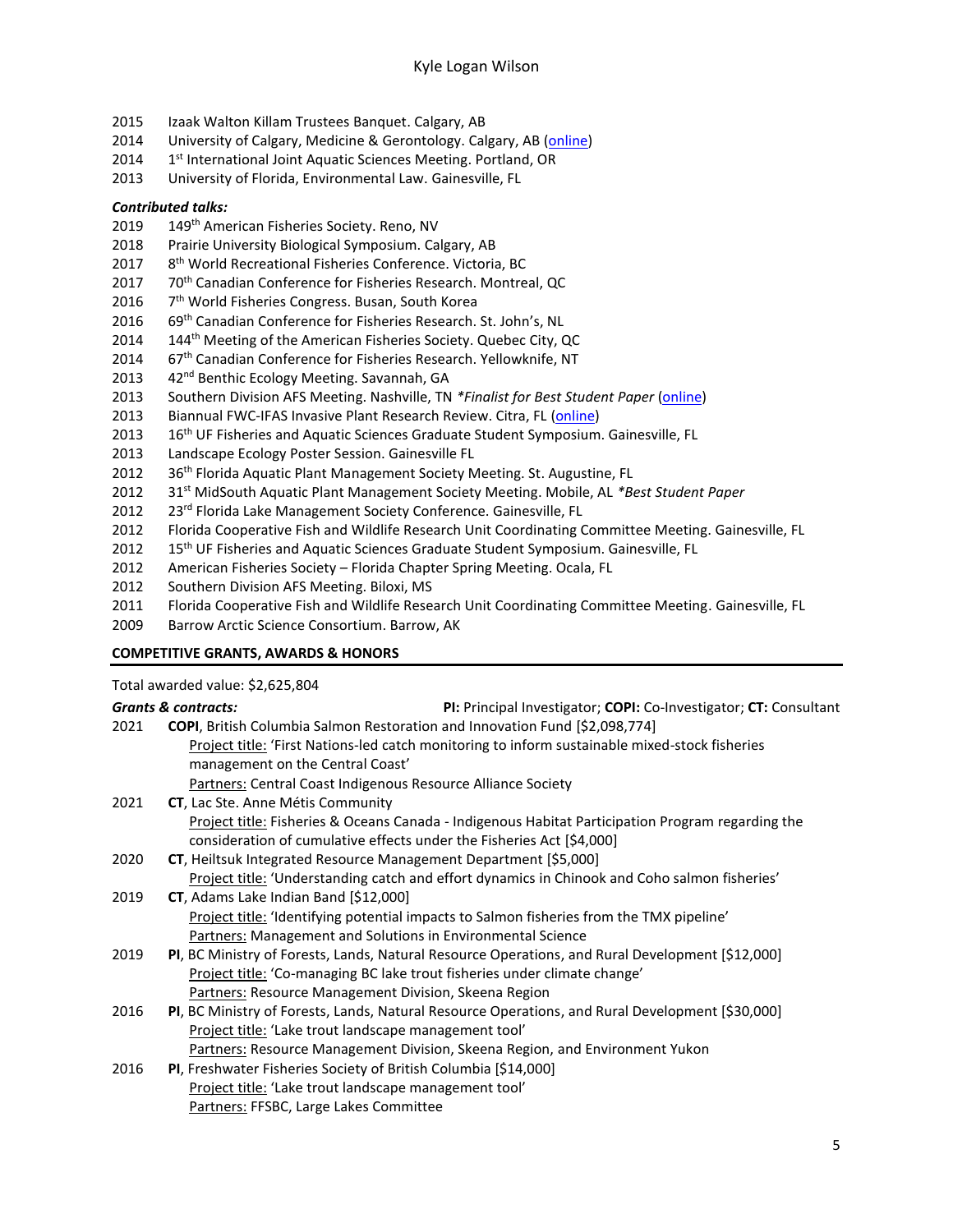2014 **COPI,** Mitacs-Accelerate Research Program [\$45,000]

Project Title: 'The numerical response of anglers to fishing quality in British Columbia's lake trout fisheries'

Partners: Freshwater Fisheries Society of British Columbia, and InStream Fisheries Research

# *Fellowships & scholarships:*

- 2019 **Banting Postdoctoral Fellowship**, presented by NSERC [\$140,000] [Online](http://www.sfu.ca/dean-gradstudies/news-updates/profiles/2019-vanier-banting-awardees/Kyle-Wilson.html)
- 2015 **Vanier Canada Graduate Scholarship**, presented by NSERC [\$150,000] [Online](https://www.ucalgary.ca/utoday/issue/2015-11-04/nine-grad-students-awarded-prestigious-vanier-scholarships) **Izaak Walton Killam Memorial Scholarship**, presented by UCalgary & Killam Trustees [\$66,000] - [Online](http://ucalgary.ca/utoday/issue/2015-10-21/2015-killam-scholars-and-award-winners-celebrated-annual-reception) **Izaak Walton Killam Research Scholarship**, presented by UCalgary & Killam Trustees [\$6,000]
- 2014 **Dean's Doctoral Scholarship**, presented by UCalgary [\$15,000] declined **Eyes High International Doctoral Scholarship**, presented by UCalgary [\$6,000] – declined **Research Scholarship**, presented by UCalgary Biological Sciences [\$3,000]
- 2013 **Roger Rottman Memorial Scholarship**, presented by the Florida Chapter of the American Fisheries Society (AFS) [\$500]
- 2012 **National Science Foundation Graduate Research Fellowship** *Honorable Mention* **William L. Maier Jr. Memorial Scholarship**, presented by the Florida Chapter of the Aquatic Plant Management Society [\$1,500]
- 2004 **California Governor's Scholarship** [\$1,000]

# *Awards, honors, & other:*

- 2020 **Editor's Choice** article selected as Editor's Choice in Journal of Applied Ecology
- 2019 **Honorarium**, Parks Canada Banff National Park [\$2,200]
- 2018 **JB Hyne Research Innovation Award**, presented by UCalgary [\$500]
- 2017 **Clemens-Rigler Award**, presented by the Canadian Aquatic Resources Section [\$150]
- 2016 **Jim & Josie Gray Award**, presented by UCalgary for Graduate Teaching Assistant of the Year [\$750] **International Travel Award**, presented by UCalgary [\$1,000] **Travel Award**, presented by the 7<sup>th</sup> World Fisheries Congress [\$1,100] **Honorarium**, Department of Fisheries and Oceans Canada [\$500] **Citation of Merit**, presented by UCalgary Biological Sciences for contribution to graduate education **Clemens-Rigler Award**, presented by the Canadian Aquatic Resources Section [\$600]
- 2014 **Graduate Performance Award**, presented by UCalgary Biological Sciences [\$4,500] **John E. Skinner Memorial Award**, presented by the American Fisheries Society [\$800] Co-recipient for **Best Student Chapter (Florida)**, presented by the American Fisheries Society **Association for the Sciences of Limnology and Oceanography Travel Grant** [\$500] **Research Lab Award**, presented by UCalgary Biological Sciences [\$1,750] **Outstanding Thesis of the Year**, presented by the School of Forest Resources and Conservation, UFlorida [\$300]
- 2013 **Outstanding Graduate Student of the Year (M.Sc.)**, presented by the Fisheries and Aquatic Sciences Program, UFlorida

**Graduate Student Excellence in Outreach and Extension**, presented by the School of Forest Resources and Conservation, UFlorida

**The Wayne Smith Student Leadership Award**, presented by the School of Forest Resources and Conservation, UFlorida [\$330]

Finalist for **Best Student Paper Award**, Southern Division AFS Spring Meeting

**The University of Florida's Graduate Student Council Travel Grant** [\$250]

- 2012 **Outstanding Graduate Student Leader**, presented by UFlorida Graduate Student Council **Education Stipend**, from The Council for Environmental Education's Project WILD [\$50] **Best Student Presentation Award**, presented by MidSouth Aquatic Plant Management Society [\$100] **Travel Grant**, presented by MidSouth Aquatic Plant Management Society [\$450] **Travel Award**, presented by the Florida Lake Management Society [\$200]
- 2006 **Dean's List Semester's Honor** (5×), College of Sciences, San Diego State University

# **TEACHING & LEARNING**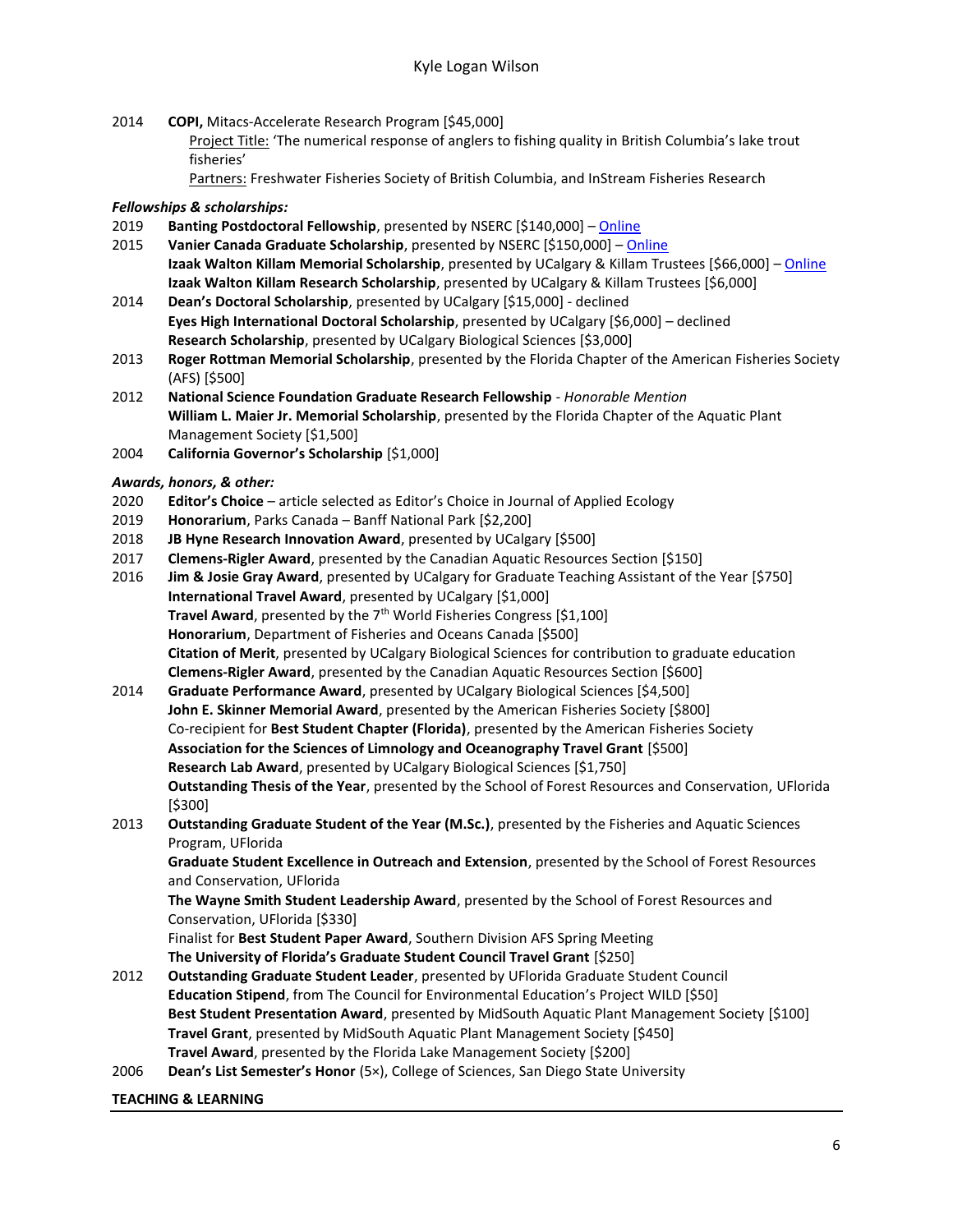# *Courses & workshops:*

- 2020 Co-led workshop on spatial analysis and mapping in R for SFU Earth to Ocean Research Group
- 2020 Developed and led workshops on Bayesian bioeconomic and time-series models for Fusion Analytics Inc.
- 2019 Developed and led graduate course on Bayesian data analysis using Stan for SFU in Winter 2019
- 2019 Led free workshop on power analyses for SFU Earth to Ocean Research Group
- 2016 Led free 2-day university-wide workshop on learning programming and statistics in R, hosted by UCalgary's Taylor Family Digital Library ([online\)](https://www.ucalgary.ca/events/calendar/r-wizardry-workshop)
- 2016 Led graduate course Biology 607 on computer programming in the biological sciences at UCalgary
- 2015 Co-developed and taught graduate course Biology 607 on computer programming in the biological sciences alongside Stephen Hausch at UCalgary
- 2014 Teaching assistant for UCalgary's undergraduate course ECOL 439 on population ecology

# *Supervision:*

- 2012 Undergraduate Research Supervisor for UF undergraduate student Simone Nageon de Lestang
- 2012 Undergraduate Research Supervisor for UF undergraduate student Antonio Malouf

# *Guest lectures:*

- 2021 Simon Fraser University, Environmental Sciences 211 Intro to Applied Ecology
- 2021 Bamfield Marine Science Center, Fall Program Applied Data Analyses
- 2017 University of Calgary (BISI 607, R Wizardry in the Biological Sciences)
- 2013 University of Calgary (ECOL 417, Aquatic Ecology)
- 2013 University of Florida (PCB 5307, Limnology)
- 2011 University of Florida (FNR 3410, Field Techniques)
- 2010 San Diego State University (BIOL 526, Terrestrial Arthropods)

# **OUTREACH & EXTENSION**

# *Science communication & media***:**

- 2021 **Media**: Research featured in Hakai Magazine [\(online\)](https://www.hakaimagazine.com/news/salmon-need-trees/)
- **Media**: Research featured in Comox Valley Record [\(online\)](https://www.comoxvalleyrecord.com/news/vancouver-island-study-disentangles-river-and-marine-stressors-on-salmon-and-trout/)
- 2020 **Media**: Radio interview on CBC's Yukon Morning on lake trout ecosystems [\(online\)](https://www.cbc.ca/listen/live-radio/1-393-yukon-morning/clip/15760115-studying-lake-trout-in-the-yukon)
- 2019 **SciComm training**: COMPASS advanced science communication workshop led by Nancy Barron **Media**: Radio interview with CBC North on Yukon lake trout fishery & ecology
- 2018 **SciComm training**: COMPASS science communication workshop led by Nancy Barron **SciComm training**: Organized Beakerhead science and media communication training workshop for graduate students funded through UCalgary's Faculty of Graduate Studies
- 2016 **Media:** Research highlighted by the American Fisheries Society [\(online\)](http://habitat.fisheries.org/assessing-fish-abundance-using-underwater-video/)
- 2015 **Media**: Interviewee in film production on research achievements [\(interview](https://grad.ucalgary.ca/news/ecology-phd-student-receives-vanier-and-killam-awards) & [video\)](https://www.youtube.com/watch?v=RIgiryuCmZw)
- 2013 **Science blog**: Founding and contributing author to Florida AFS blog '**From Reefs to Rivers'** to convey the latest research and findings regarding Florida's fisheries to the public - [\(online\)](http://floridafisheriesscience.blogspot.com/) **Media:** Master's research on invasive species highlighted in interviews with Robert Montgomery, professional fisherman, and press articles in #1 bass fishing magazine distributed internationally (B.A.S.S. Times September 2013 issue) and online fishing blogs - [\(online\)](http://www.activistangler.com/journal/2013/9/9/whats-going-on-below-that-thick-hydrilla-now-we-know.html)

# \*Select coverage includes:

- *Activist Angler* [\(online\)](http://www.activistangler.com/journal/2013/9/9/whats-going-on-below-that-thick-hydrilla-now-we-know.html)
- *American Fisheries Society* [\(online\)](http://habitat.fisheries.org/assessing-fish-abundance-using-underwater-video/)
- *BASS Times* (Sep. 2013 in print)
- *CBC* [\(radio\)](https://www.cbc.ca/listen/live-radio/1-393-yukon-morning/clip/15760115-studying-lake-trout-in-the-yukon)
- *FishSens* (print and [online\)](http://magazine.fishsens.com/underwater-video-fish-population.htm)
- *MSN US News* [\(online\)](http://www.msn.com/en-us/news/us/secret-world-of-aquatic-weeds-in-fla-lake-reveals-fish-alligators-turtles/ar-AA8ZdAv)
- Novus Light Technologies [\(online\)](http://www.novuslight.com/video-camera-helps-count-fish-underwater_N3583.html)
- *Orlando Sentinel* (front page print and [online\)](http://www.orlandosentinel.com/news/os-secret-fish-world-20150202-story.html)
- *Phys.org* [\(online\)](http://phys.org/news/2015-01-fish-camera-freshwater-combat-hydrilla.html)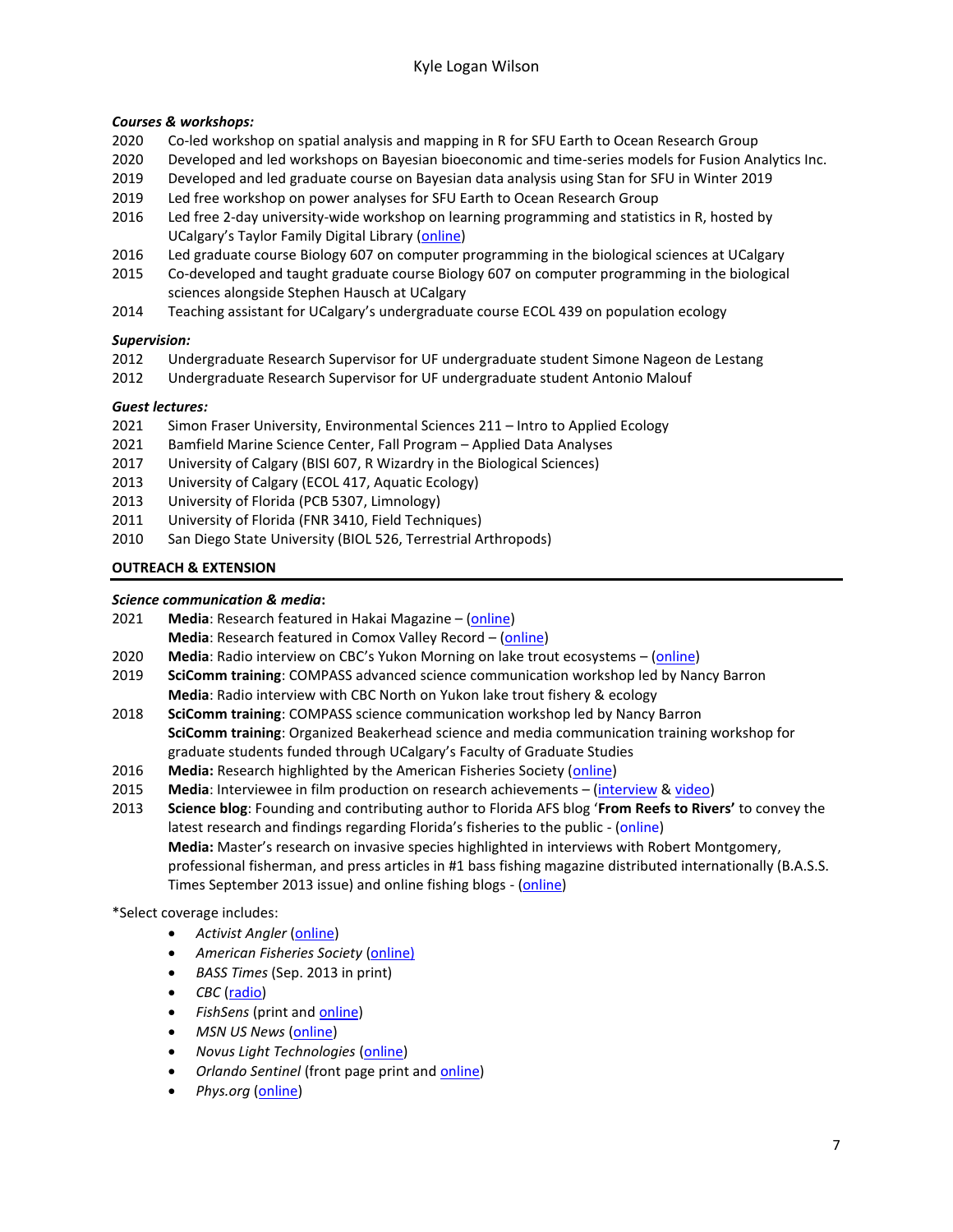- *Science Daily* (online)
- *Southeast Agricultural Network* (online)

# *GK-12 STEM education & outreach:*

- 2019 **Volunteer symposium judge**: volunteer judge for SFU's IDEAS symposium
- 2018 **STEM outreach:** created and delivered lesson on climate change and ecosystems to 7th grade class
- 2017 **Volunteer GK-12 STEM teacher**: Presented topics on marine and freshwater biology to grade 8 science at Westmount Middle School

**Science fair**: Served as judge for Westmount Middle School's Science Fair grade 5

- 2014 **Career mentor**: Founding and contributing author of 'How To…' series instruction manual for beginning a career in science and natural resources for the American Fisheries Society **Undergraduate mentor**: Served as mentor for San Diego State University alumni program and undergraduate Jordan Buxton majoring in marine biology **Career fair**: Exhibitor for conservation biology careers to Crescent Heights High School in *Calgary, AB*
- 2013 **STEM: Advisory board:** Served on advisory board with 21st CCLC (at-risk youth STEM-education) to communicate with stakeholders on education objectives met and future initiatives - (online) **Career presentation**: Presented marine science careers to Alachua County 4-H students interested in natural resource management

**Outreach volunteer**: Teach and guide families and disabled children on angling techniques, fish and Florida's lakes for Florida Lakewatch Fishing for Success

2012 **Expert reviewer**: Reviewed educational/scientific merit for 'Gone Fishing!' activity for the non-profit group The Council for Environmental Education's Project WILD K-12 conservation-educational program **Day at the Museum**: Led planning for public event partnering fisheries, wildlife, and forestry graduate students and the Florida Museum of Natural History to present research in Florida natural resources to 1,355 community members

**Volunteer GK-12 STEM teacher**: Led partnership between SURF (graduate organization) and 21<sup>st</sup> CCLC to teach 100+ youth at-risk students from four middle schools about aquatic ecology, fish diversity and population dynamics to increase cognizance in STEM disciplines - (online)

**Volunteer GK-12 STEM teacher**: Volunteered to host and teach 60+ Alachua County students on a visit to FAS freshwater ponds and give lessons on freshwater ecology and dissolved oxygen issues in Florida lakes **Volunteer GK-12 STEM teacher**: Taught hands-on fish ecology demonstrations providing applied lesson in non-linear mathematics to Lincoln middle school science students

**Career presentation**: Presented science careers and graduate research experience to UF's Society of Women Engineers and Society of Hispanic Engineers interested in research

- 2011 **Science fair mentor**: Mentored four at-risk, minority students at Lincoln middle school in science fair projects on Floridian aquifers and invited/led seven graduate science mentors to program
- 2010 **Career presentation**: Presented marine conservation careers to students at Chesterton Elementary School

# *Conservation & policy extension:*

- 2022 **Review for CSAS and DFO science**: participating peer reviewer and Science Advisory Report on the Guidelines for Defining Limit Reference Points for Salmon Stock Management Units **Berland-Wildhay Connectivity Plan:** participating advisory panel for planning watershed connectivity initiatives for the Berland-Wildhay Watersheds in Alberta on behalf of the Lac Ste. Anne Métis Community Association
- 2021 **Review for CSAS and DFO stock assessment**: participating peer reviewer and Science Advisory Report on Yellowmouth Rockfish (*Sebastes reedi*) stock assessment for British Columbia in 2021 **Reviewing TMX pipeline expansions:** provided expert review on behalf of the Lac Ste. Anne Métis Community Association regarding the TMX pipeline project affecting critical habitat of SARA-listed Athabasca River Rainbow Trout populations

**Reviewing NGTL pipeline expansions:** provided expert review on behalf of the Lac Ste. Anne Métis Community Association regarding the expansion to the Nova Gas Transmission Ltd. pipeline system affecting critical habitat of SARA-listed Bull Trout and Athabasca River Rainbow Trout populations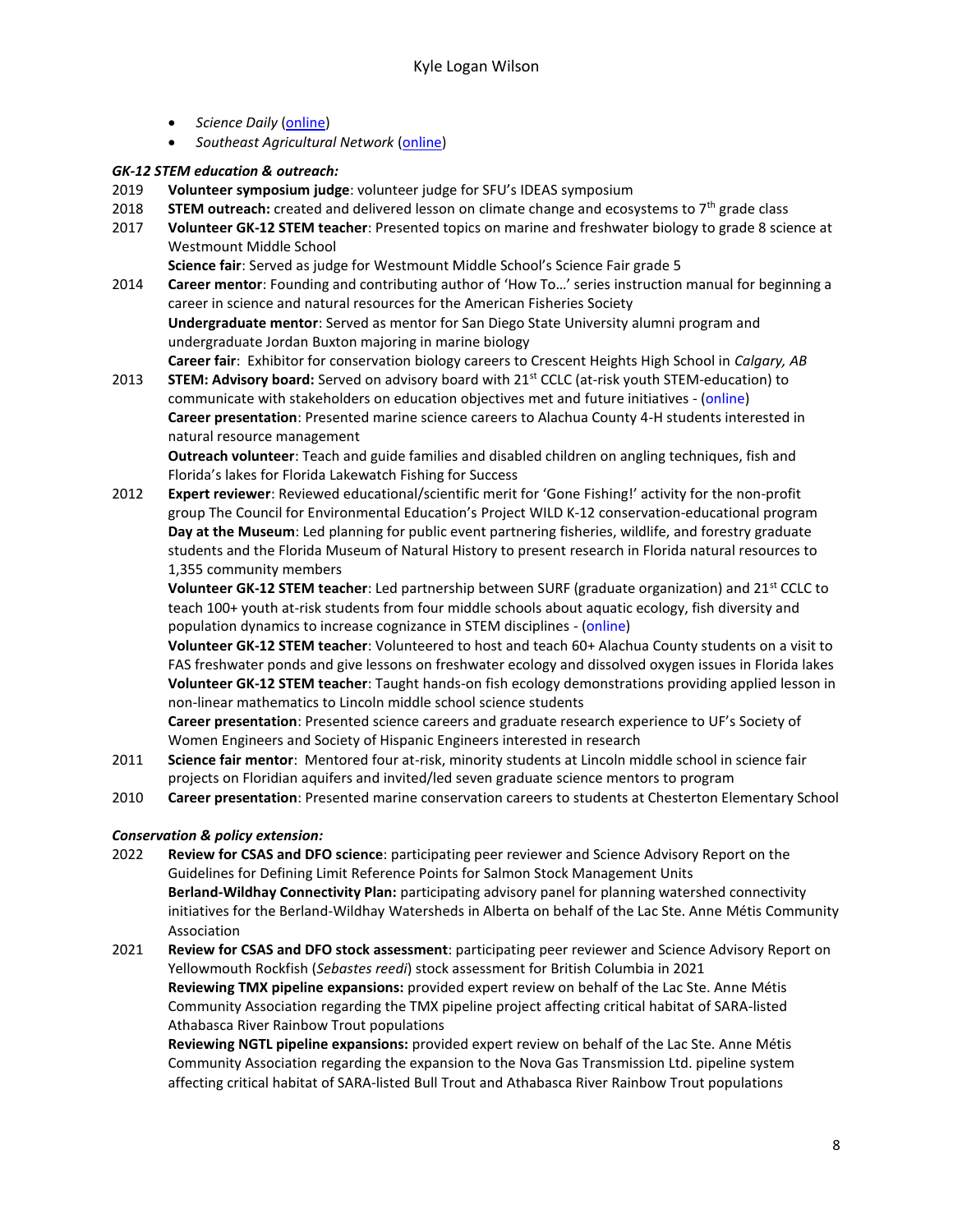**Indigenous Knowledge framework:** coauthored memos alongside the Lac Ste. Anne Métis Community Association submitted to Fisheries & Oceans Canada for incorporating Indigenous Knowledge into revised Fisheries Act and Impact Assessment policies

**North and Central Coast coho assessments:** leading quantitative framework for assessing fishery risks and status for 52 coho populations along the NCC of British Columbia alongside CCIRA, Wild Salmon Center, and Fisheries & Oceans Canada

2020 **Understanding and monitoring salmon harvest for Haíłzaqv Nation:** co-developing framework for community-based monitoring of the spatial harvest patterns in the recreational and FSC Chinook and Coho salmon fisheries using dockside interviews in Bella Bella, BC

**Community meeting with Adams Lake Indian Band:** present consequences of the Trans Mountain Pipeline Expansion Project in the North Thompson watershed to ALIB Chief & Council and community in Chase, BC

- 2019 **Identifying potential impacts to Salmon fisheries from the TMX pipeline:** quantifying potential impacts and risks to salmon fisheries from TMX on behalf of Adams Lake Indian Band **Building capacity for sustainable lake trout management:** working with Parks Canada, BC FLNRO, UCalgary, UToronto, Ontario Ministry of Natural Resources, and Alberta Environment & Parks to improve lake trout management in Canada's National Parks
- 2018 **BC wild salmon strategy**: coauthored letter to Wild Salmon Advisory Council on scientific advice and insight for conservation strategy **Lake trout management**: Partnering with BC FLNRO and ENVYUK to develop new management options for managing BC and Yukon lake trout fishery
- 2017 **Rainbow trout management**: Workshop with FFSBC and BC FLNRO to discuss management and stocking practices for BC rainbow trout fishery **Invasive black bass control**: Meeting with BC FLNRO to discuss management options for controlling invasive black bass in British Columbia
- 2016 **Lake trout management:** Workshop and presentation given to BC FLNRO to discuss evaluating and managing lake trout fishery in BC and Yukon
- 2013 **UF Levin College of Law:** Presentation entitled 'Fisheries & Sustainability' given to Levin College of Law's environmental program
- 2012 **Oyster Recovery Task Force:** Volunteer member of the Fisheries group and Environmental group working under UF/IFAS and Dr. Karl Havens to evaluate mechanisms for 2012 Apalachicola oyster fishery collapse

# *Other:*

- 2017 **R Fridays**: Developed and co-organized biweekly open-house BISI meetings to discuss topics in the R statistical language
- 2016 **Workshop instructor**: Led free workshop on JAGS software for Bayesian modelling applications for UCalgary ecology researchers
- 2015 **Discussion group coordinator**: Guided graduate student and faculty discussions on student well-being including work-life balance, surmounting the Imposter Syndrome, and how to approach data analyses
- 2013 **Discussion group coordinator**: Created and coordinated discussion with UCalgary's EEB graduate students on population ecology and eco-evolutionary dynamics
- 2012 **Discussion group coordinator**: Directed and planned monthly 'Food For Thought' discussion groups between UF faculty and graduate students on fisheries and ecological research
- 2009 **Field volunteer**: field survey and public presentation for biodiversity in Mission Trails Park coordinated with San Diego's Natural History Museum and BioBlitz
- 2008 **Education intern**: developed educational curriculum on conservation and animal science and led students (grades K-8) on trips for the San Diego Zoo's Wild Animal Park **Graduate Forum:** participated in California's Diversity in Graduate Research Forum at UC Irvine

# **PROFESSIONAL SERVICE**

**Detailed editorial responsibilities on Publons** *Guest editor:*